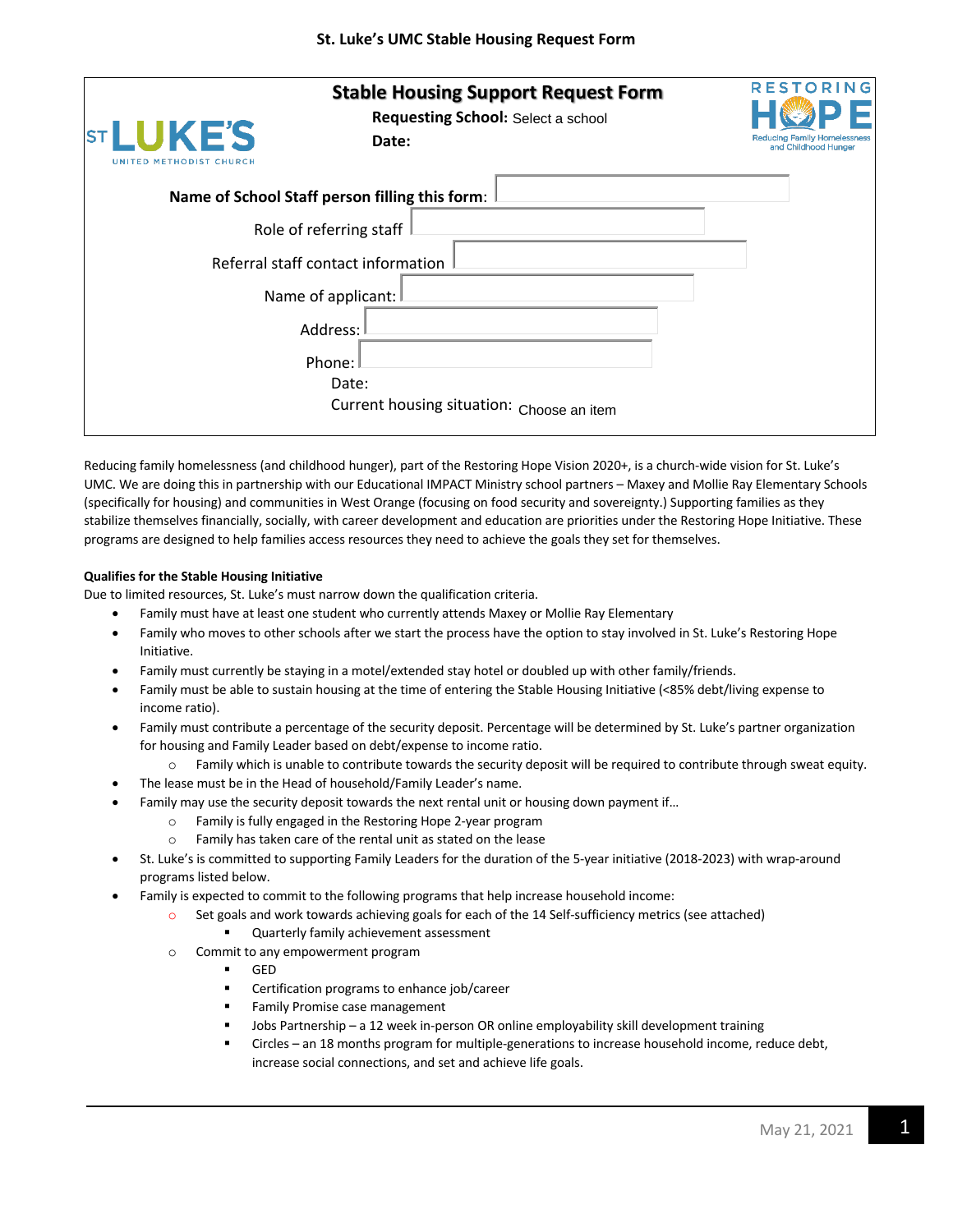#### **Overall Wrap-Around Support from the Restoring Hope Initiative**

**HOUSING** 

- Portion of rent security deposit, first and last month rent and application fee determined on a case-by-case basis
- Move in expenses truck/U-hall to move furniture, labor cost to move furniture, utility connection.
- Labor cost
- Support with Mustard Seed if needed.

#### **TRANSPORTATION**

• Family qualifies for St. Luke's Drive it Forward Ministry to benefit from car donations and quarterly oil change and light maintenance

#### **FOOD SECURITY**

• Family qualifies for St. Luke's Food Sovereignty programs and emergency food assistance when needed.

#### **TECHNOLOGY**

- Family qualifies for St. Luke's Technology Assistance program. This includes, laptop/computer donation fitted to handle virtual connection.
- Computer/laptop donation depends on availability and priority of needs.

#### **ECONOMIC STABILITY**

• Family qualifies for programs St. Luke's is a part of through our community partners.

#### **CAREER DEVELOPMENT**

• Family qualifies for assistance for career development programs such as GED, certification programs and Jobs Partnership.

#### **WELNESS**

• Family qualifies to wellness programs at/through St. Luke's. Scholarships are available for qualified families.

#### **Request Procedures:**

- 1. Complete the Request Form. A written quote from the landlord/apartment manager is required. This must include security deposit and any other funds required in the lease agreement.
- 2. W-9 Information must be attached for private owner.
- 3. Email request packet to Amy Winslow, Director of Missions at awinslow@st.lukes.org
- 4. Within 72 hours, a response will be sent denying or approving the request from St. Luke's.
- 5. If approved, checks will generally take 5-7 business days to generate. Provide the following information…
	- a. W9 form from landlord/property manager
	- b. Ideal date check is received: \_\_\_\_\_\_\_\_\_\_\_\_\_\_\_\_\_\_\_\_\_\_\_\_\_\_\_\_\_\_\_
	- c. Check payable to \_\_\_\_\_\_
	- d. Mailing address where check should be sent to \_\_\_\_\_\_\_\_
	- e. Contact name and information of landlord/property manager

\_\_\_\_\_\_\_\_\_\_\_\_\_\_\_\_\_\_\_\_\_\_\_\_\_\_\_\_\_\_\_\_\_\_\_\_\_\_\_\_\_\_\_\_\_\_\_\_\_\_\_\_\_\_\_ \_\_\_\_\_\_\_\_\_\_\_\_\_\_\_\_\_\_\_\_\_\_\_\_\_\_\_\_\_\_\_\_\_\_\_\_\_\_\_\_\_\_\_\_\_\_\_\_\_\_\_\_\_\_\_ \_\_\_\_\_\_\_\_\_\_\_\_\_\_\_\_\_\_\_\_\_\_\_\_\_\_\_\_\_\_\_\_\_\_\_\_\_\_\_\_\_\_\_\_\_\_\_\_\_\_\_\_\_\_\_

\_\_\_\_\_\_\_\_\_\_\_\_\_\_\_\_\_\_\_\_\_\_\_\_\_\_\_\_\_\_\_\_\_\_\_\_\_\_\_\_\_\_\_\_\_\_\_\_\_\_\_\_\_\_\_ f. Mailing address, apartment number, city and zip code of family (new rental unit) \_\_\_\_\_\_\_\_\_\_\_\_\_\_\_\_\_\_\_\_\_\_\_\_\_\_\_\_\_\_\_\_\_\_\_\_\_\_\_\_\_\_\_\_\_\_\_\_\_\_\_\_\_\_\_

\_\_\_\_\_\_\_\_\_\_\_\_\_\_\_\_\_\_\_\_\_\_\_\_\_\_\_\_\_\_\_\_\_\_\_\_\_\_\_\_\_\_\_\_\_\_\_\_\_\_\_\_\_\_\_ \_\_\_\_\_\_\_\_\_\_\_\_\_\_\_\_\_\_\_\_\_\_\_\_\_\_\_\_\_\_\_\_\_\_\_\_\_\_\_\_\_\_\_\_\_\_\_\_\_\_\_\_\_\_\_ \_\_\_\_\_\_\_\_\_\_\_\_\_\_\_\_\_\_\_\_\_\_\_\_\_\_\_\_\_\_\_\_\_\_\_\_\_\_\_\_\_\_\_\_\_\_\_\_\_\_\_\_\_\_\_

6. If not approved for housing assistance specifically, St. Luke's Restoring Hope Initiative may assist family in other areas to stabilize the family.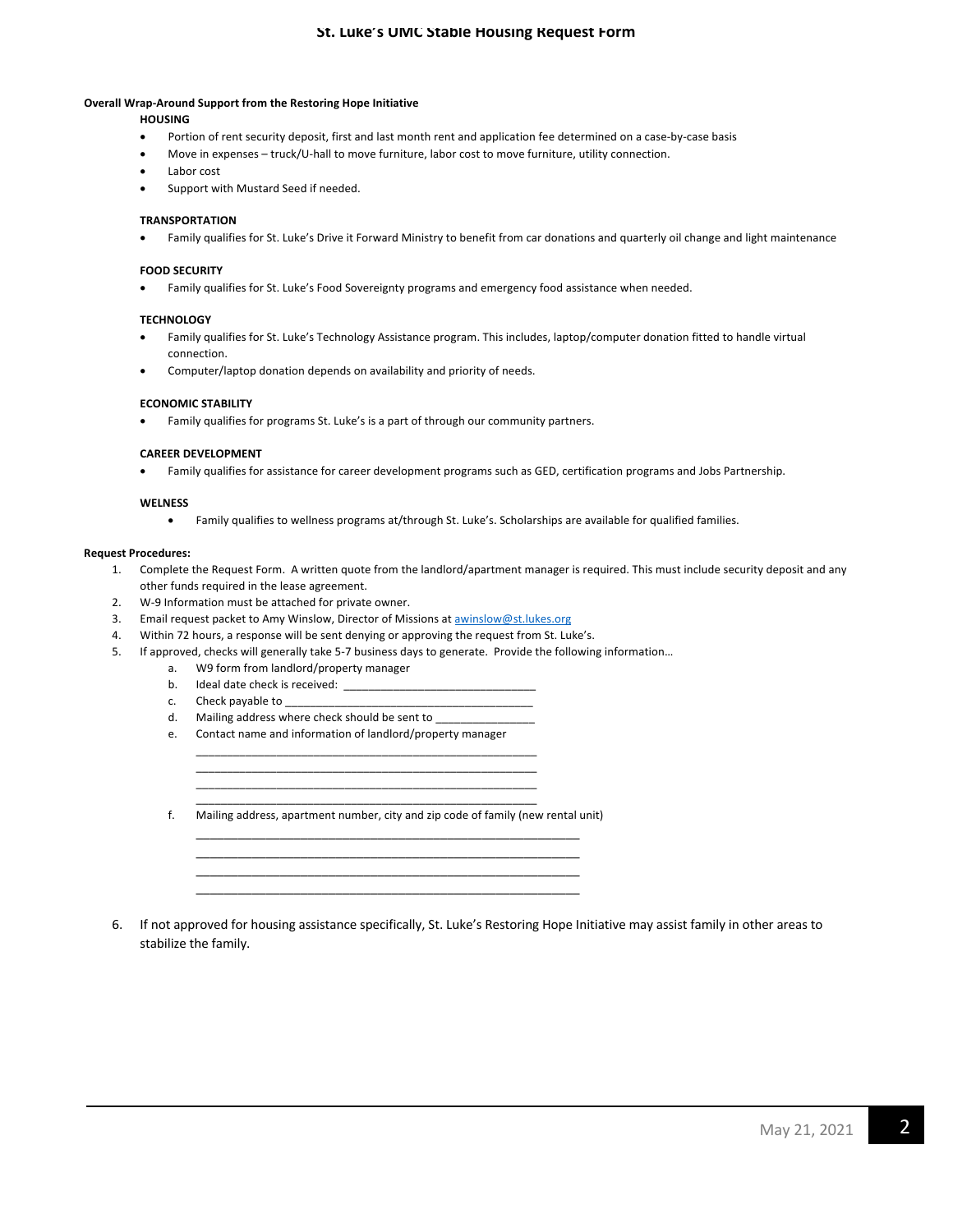| Description of current housing situation<br>and underlying causes                                                                                                                                                                                                                                                                                              | Response |
|----------------------------------------------------------------------------------------------------------------------------------------------------------------------------------------------------------------------------------------------------------------------------------------------------------------------------------------------------------------|----------|
| # of adults impacted<br>1.                                                                                                                                                                                                                                                                                                                                     |          |
| # of children impacted<br>2.                                                                                                                                                                                                                                                                                                                                   |          |
| Have you sought services from a government or social<br>3.<br>service agency for housing or other needs within the last 6<br>months?<br>What assistance was provided/denied?<br>a.<br>If denied, what was the reason?<br>b.                                                                                                                                    |          |
| How long have you lived here (motel/doubled up)?<br>4.                                                                                                                                                                                                                                                                                                         |          |
| Prior to that, what was your housing situation?<br>5.                                                                                                                                                                                                                                                                                                          |          |
| 6.<br>What furniture do you own and where is it stored?                                                                                                                                                                                                                                                                                                        |          |
| When was the last time you felt your housing situation was<br>7.<br>stable?                                                                                                                                                                                                                                                                                    |          |
| What made it feel that way?<br>8.                                                                                                                                                                                                                                                                                                                              |          |
| In the past six months, have you been able to pay rent in<br>9.<br>time?                                                                                                                                                                                                                                                                                       |          |
| 10. If not, why not?                                                                                                                                                                                                                                                                                                                                           |          |
| 11. Did you often have to choose between paying rent on time<br>and making another payment?                                                                                                                                                                                                                                                                    |          |
| 12. If so, what do you often sacrifice to pay rent? (Food,<br>healthcare, transportation, utility bills, car<br>insurance/payment)                                                                                                                                                                                                                             |          |
| What's your dream housing situation for your family?<br>13.<br>(Habitat?)                                                                                                                                                                                                                                                                                      |          |
| 14. What stands in the way of making your dream come true?<br>$\Box$ Low income<br>$\Box$ Stagnant job<br>□ Unstable employment<br>$\Box$ Education limitation<br>$\Box$ Unreliable transportation<br>$\Box$ Medical expenses<br>$\Box$ Debt<br>$\Box$ Rented furniture/appliances<br>$\Box$ Childcare expenses<br>□ Technology (computer/internet connection) |          |
| <b>Comments and additional information</b>                                                                                                                                                                                                                                                                                                                     |          |